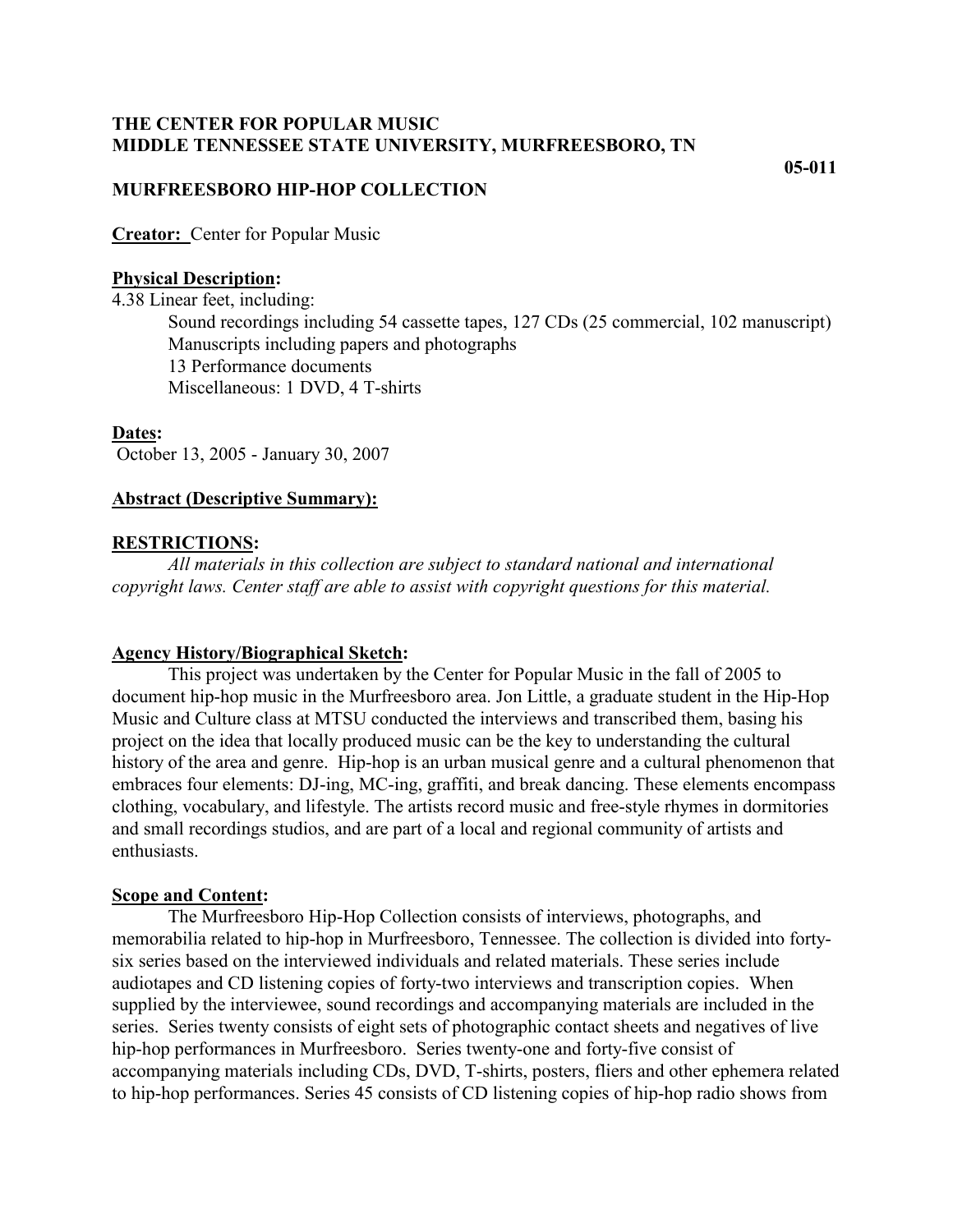Vanderbilt's WRVU station, primarily "911 Emergency," 1996-2000.

# **Series Description:**

**Series 1.**  TCA-0242-A/ TCA-0242-B/ CDD-0242-A/ "DJ Tanner" W. Berk Gibbs III: October 13, 2005

Gibbs was born in 1981, grew up near Virginia Beach, Virginia and attended MTSU. In this interview, Gibbs discusses being a DJ, his feelings on music in general, the band Spooky Johnson, and graffiti.

# **Series 2.**

TCA-0242-C/ CDD-0242-B/ "Jackal" Justin Keninh: October 24, 2005

Keninh was born in 1985, and is from Murfreesboro, Tennessee, but is of Laotian descent. In this interview he discusses break dancing and the b-boy community, which includes dance "crews" and competitions.

# **Series 3.**

TCA-0242-D/ CDD-0242-C/

"Empire" Matt Kavanaugh: November 2, 2005

Kavanaugh was born in 1984 and grew up in the Murfreesboro area. Kavanaugh is a bboy and discusses break dancing competitions, breaking styles, music and the importance of knowing the background of hip-hop and interacting and supporting the different elements.

# **Series 4.**

TCA-0242-E/ CDD-0242-D/ Ricky Calloway: November 3, 2005

Calloway was born in 1980 in Oklahoma City. He attends MTSU and is part of the RIM program. Calloway is a hip-hop enthusiast and writes for an online music journal.

# **Series 5.**

TCA-0242-F/ CDA-0242-G/ : "Spooky Johnson 2005, Wick-It the Instigator, 2005" CDD-0242-E/ "24-7" Sylvester Barrett Jr.: November 8, 2005

Barrett was born in 1980 and grew up in Indianapolis. In 2000 he moved to middle Tennessee with friends and MCs for groups Spooky Johnson and Frontman. He also produces music in the region. Three groups of photos and a CD are included.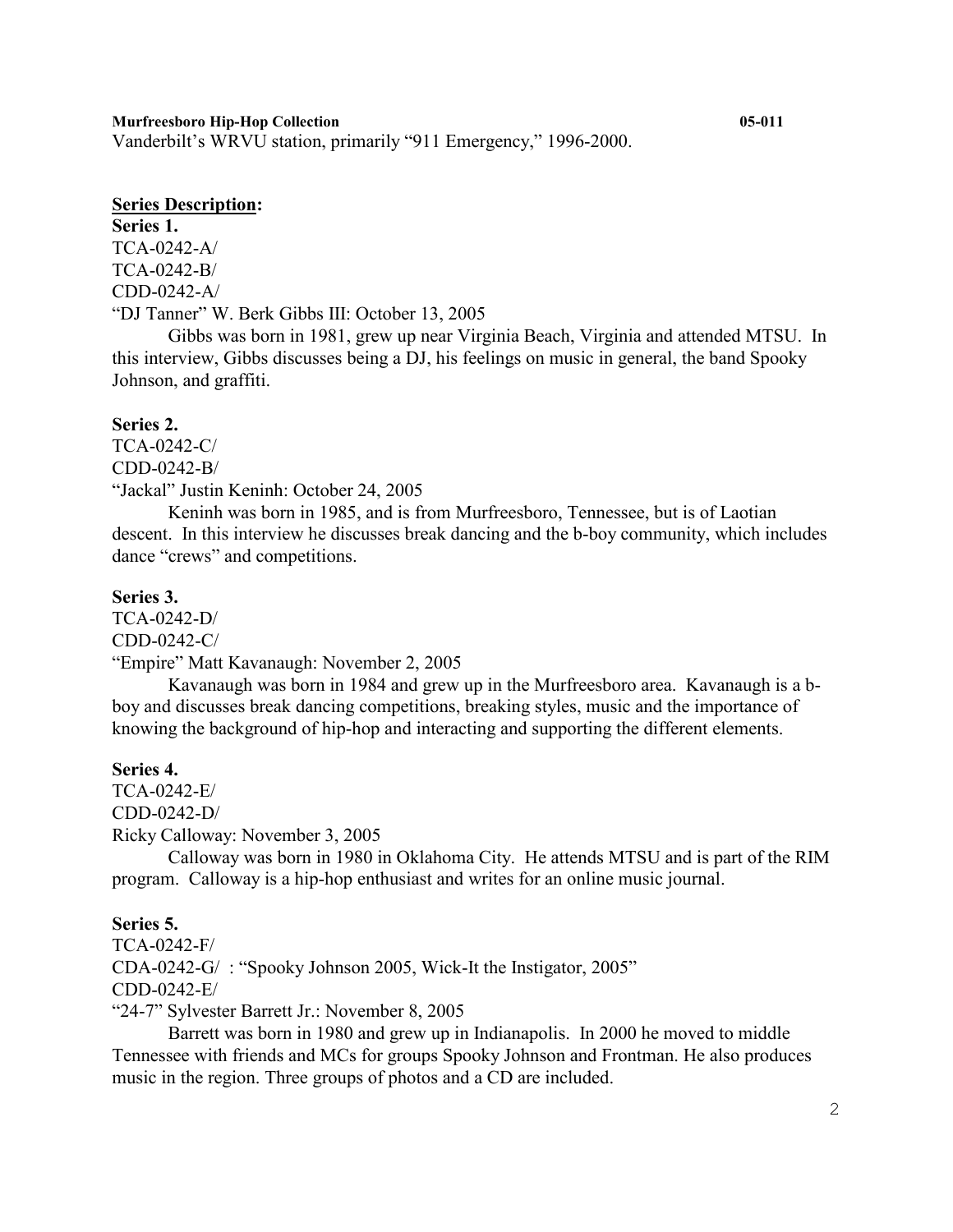#### **Series 6.**

TCA-0242-G/ CDA-0242-B/ : Ugly-Lovely, Untitled CDD-0242-F/

"Ugly Lovely" Christopher Provencher: November 10, 2005

Provencher was born in 1982 and is an MTSU student and a DJ. In this interview he discusses bands he has participated in such as Royalty and Frontman, sampling techniques and types of music. His CD is included.

#### **Series 7.**

TCA-0242-H/ TCA-0242-I/ CDD-0242-G/ CDA-0242-D/ : Kamoshin, "The Art of Noise"

CDA-0242-Y/ : Fluent Dialects, "Constructive Interference"

"Kamoshin" Robbie Halperin: November 14, 2005

Halperin was born in 1982 and grew up in Auburn, Alabama. He is a graduate of the RIM program at MTSU and MCs in Murfreesboro and Nashville. His CD, "The Art of Noise" is included.

# **Series 8.**

TCA-0242-J/ CDD-0242-H/

Professor Felicia Miyakawa: November 15, 2005

Felicia M. Miyakawa is Assistant Professor of Musicology for the MTSU School of Music. Miyakawa was born in 1972 and grew up on the West Coast and in Indiana. She received her Ph.D. and M.A. in Musicology from Indiana University and completed B.A. degrees in both music and French at Linfield College (McMinnville, Oregon). Her research areas include Hiphop music and culture, Black Nationalism, American Popular Music, African-American music and literature, and the music and poetry of Guillaume de Machaut. She teaches a class on hiphop and it was in this class that Jon Little began this interview project. In this interview she discusses how she discovered hip-hop and the issues involved in treating hip-hop as an academic subject.

# **Series 9.**

TCA-0242-K/ CDD-0242-I/

Christina Waletkiewicz: November 18, 2005

Waletkiewicz was born in 1984 and grew up near Detroit, Michigan. She attends MTSU in the RIM program and serves as the president of MTSU's Urban Music Society. In her interview she discusses her interest in the business and promotion side of hip-hop, as well as the Urban Music Society and hip-hop in Murfreesboro. This series also includes two folders of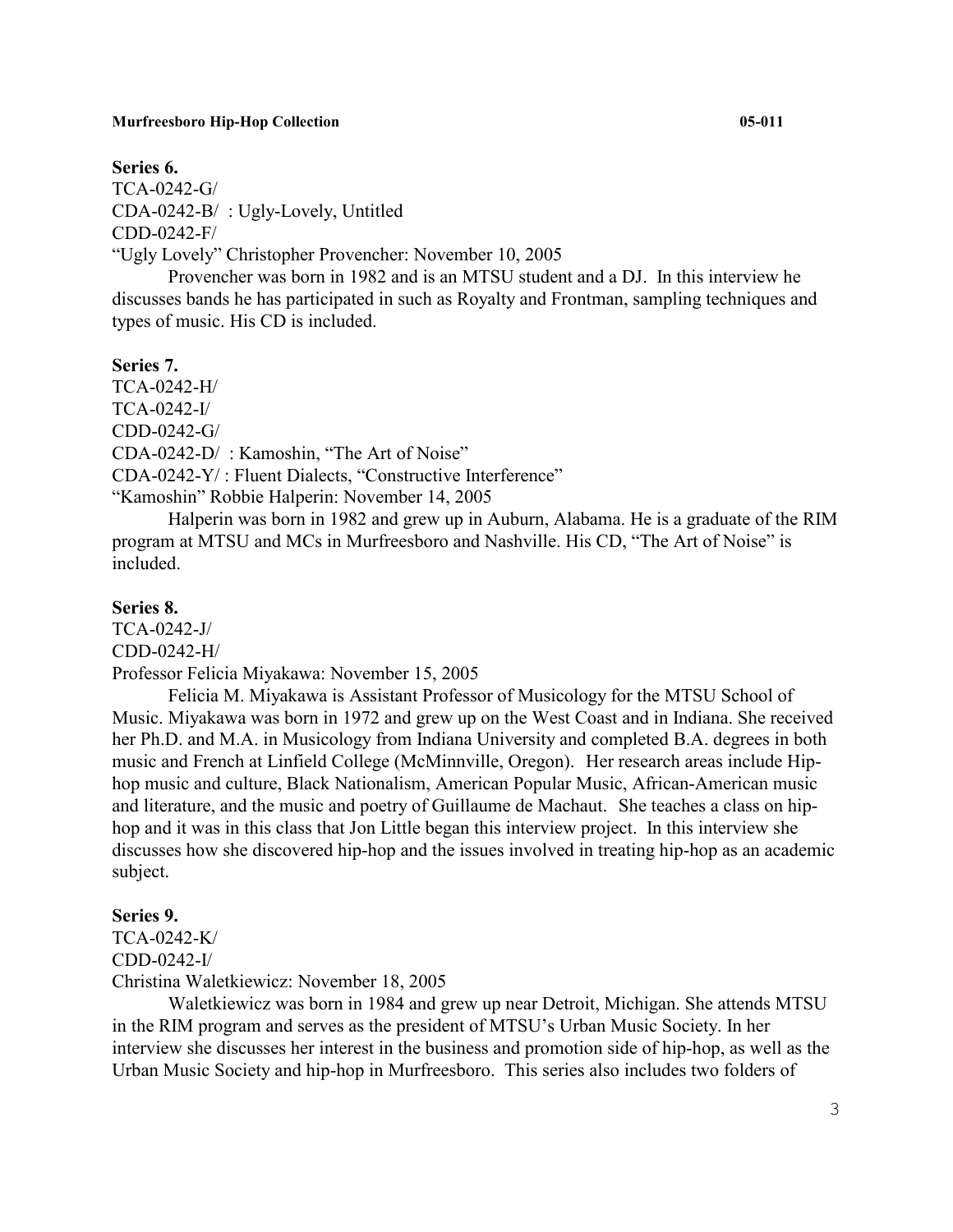accompanying materials related to the Urban Music Society and music events, supplied by Waletkiewicz.

# **Series 10.**

TCA-0242-L/ CDA-0242-F/ : Will See, Untitled CD CDD-0242-J/ "Will See" William A. Cook: November 17, 2005

Cook was born in 1982 and is from Lynchburg, Virginia and Fairview, Tennessee. He was an MTSU student in the RIM program. As an MC he performs in Murfreesboro. His CD is included.

# **Series 11.**

TCA-0242-M/ CDA-0242-E/ : Charles McRobinson, Demo DVD CDD-0242-K/

"Charlie Brown" Charles McRobinson: November 29, 2005

Robinson was born in 1984 and grew up in Maryland. He is an MTSU student in the RIM program and a member of the Ebb-Tight company, where he produces video. In this interview he discusses Ebb-Tight, race, and the nature of music. A demo DVD is included.

# **Series 12.**

TCA-0242-N/ CDA-0242-C/ : Reality, "The Awakening" CDD-0242-L/ "Reality" Gregory Arnold: December 5, 2005

Arnold was born in 1979 and grew up in Texarkana, Texas. He attended MTSU as part of the RIM program, but is now primarily an MC. In this interview he discusses musical influences, writing and the musical community of Nashville. His CD "The Awakening" is included.

# **Series 13.**

TCA-0242-O/ CDD-0242-M/ Toni Delono: December 5, 2005

Delono was born in 1982 and has lived all over the United States. He is a graphic artist and MC and works with t-shirt design, web design, recording, and filming music videos and commercials with the Ebb-Tight production company.

# **Series 14.**

TCA-0242-P/ CDD-0242-N/ "Pistol" Pete Drayton: December 6, 2005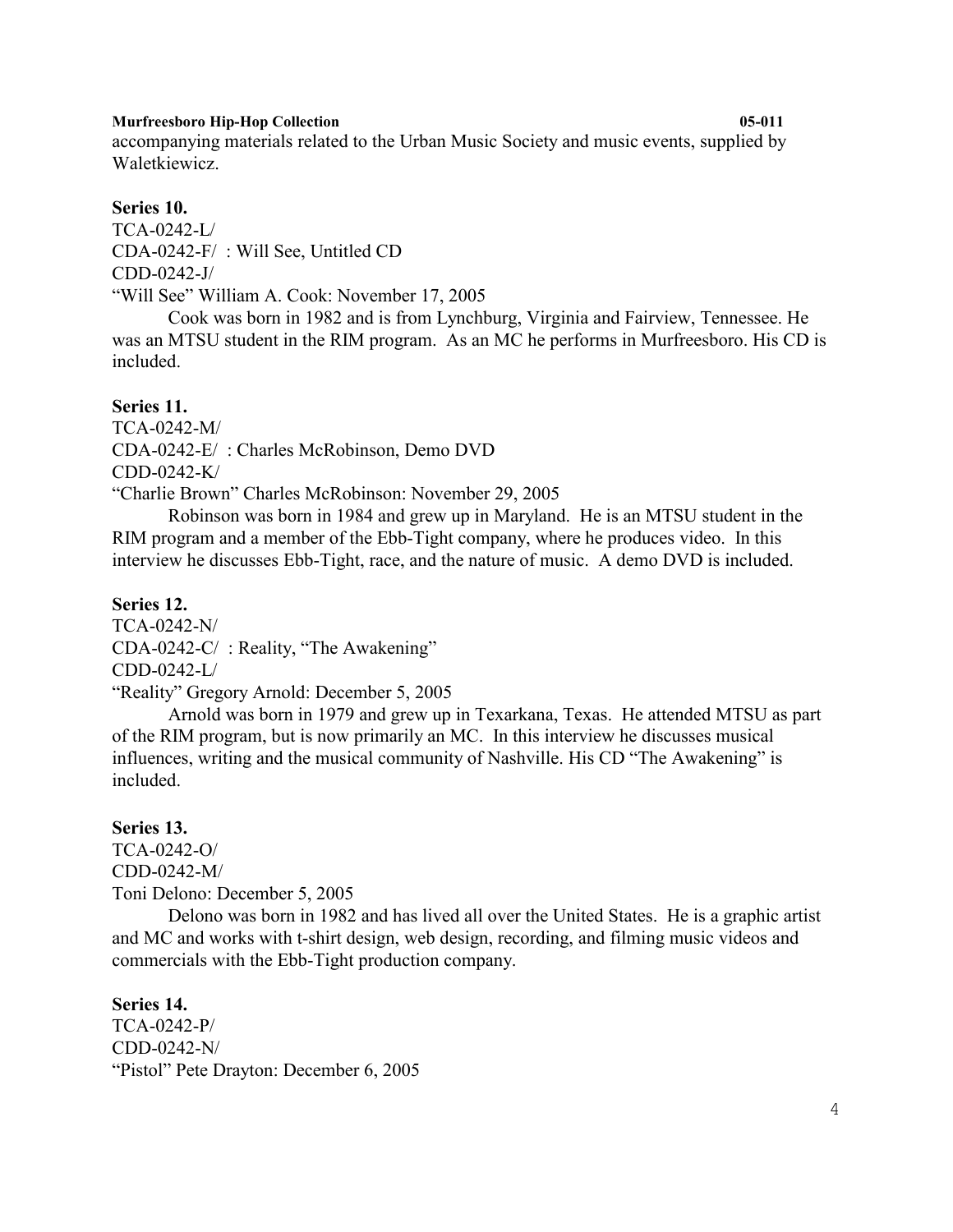Drayton was born in 1980 and grew up in North Carolina, near Fort Bragg. Drayton is a local MC and discusses music and production.

#### **Series 15.**

TCA-0242-Q/ CDD-0242-O/ CDA-0242-A/ : "Antithesis: Perpetual Emotion" CDA-0242-L/ : "Too Real for Vision" "Spoken Nerd" Nathan Conrad: December 8, 2005

Conrad was born in 1980 and grew up in Lawrenceburg, Tennessee. In this interview he discusses Christianity, his connections to others in the hip-hop community, and how he creates music. Included are two t-shirts and the "Antithesis" CD.

## **Series 16.**

TCA-0242-R/ CDD-0242-P/

Dion S. Johnson: December 9, 2005

Johnson was born in 1984 and grew up in Joliet, Illinois. He works as an apparel designer with Ebb-Tight, a hip-hop production company, designing t-shirts and fliers.

# **Series 17.**

TCA-0242-S/ CDA-0242-I/ : Backwood, (David Henson) "Penny for Your Thoughts" CDD-0242-Q/

"Dirty" David Henson: December 12, 2005

Henson is an MC who was born in 1980 and grew up in Columbia, Tennessee. In this interview Henson talks about style and people in the Murfreesboro/Nashville area, and his studio, Backwoods. His CD "Penny for Your Thoughts" is included.

## **Series 18.**

TCA-0242-T/

CDD-0242-R/

CDA-0242-H/ : "Supreme Unaltered Data Disc, Album Press Kit, Hip Hop, Copyright Supreme Unaltered 2003, Wichita, KS"

"DVST8" Jeff Hays: December 13, 2005

Hays was born in 1983 and is from Wichita, Kansas. Hays is a student in MTSU's RIM program and is a DJ who performs in the area. A "Data disc/Album Press Kit" is included.

#### **Series 19.**

TCA-0242-U/ TCA-0242-V/ CDD-0242-S/ CDD-0242-AAAAA/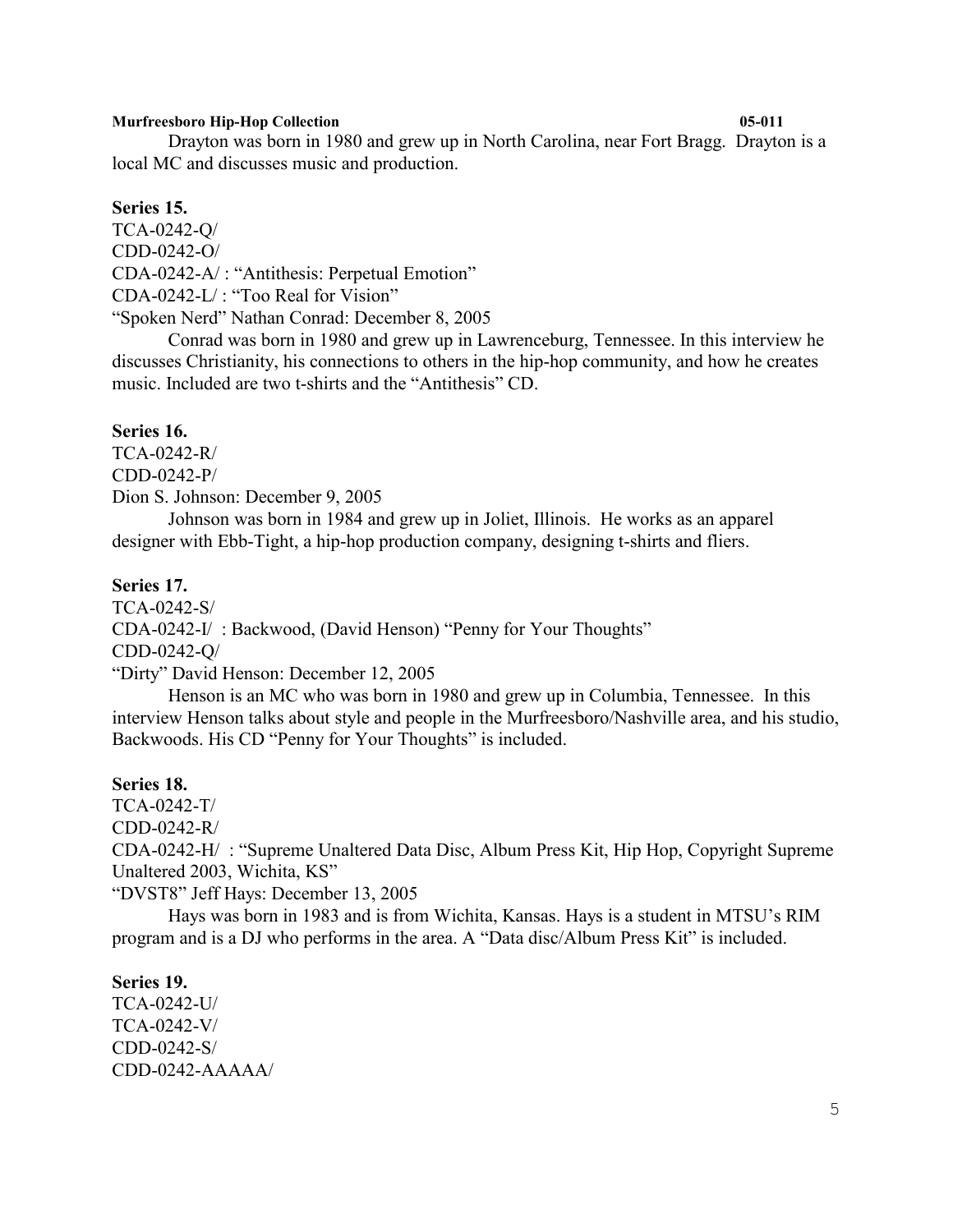"Small Head" Austin Hanson: December 16, 2005

Hanson was born in 1984 and is from Andover, Kansas. He is a student in MTSU's RIM program and a DJ. In this interview he discusses musical influences, equipment, and the Murfreesboro hip-hop community.

## **Series 20**

# Photographs

Seven folders of contact sheets and negatives, which show live hip-hop performances in Murfreesboro. Many of these photos include the interview subjects, and the interviewer, Jon Little. Log sheets are included.

## **Series 21**

Accompanying materials

Includes T-shirts relating to artists, two CDs, one DVD, one data disc, thirteen posters and folder of fliers and articles in Box 1 related to local performances. Folder 1: "Project Notes" is also part of this series.

#### **Series 22**

TCA-0242-W/ CDD-0242-T/ CDA-0242-M/ : "Local Hip-Hop" CDA-0242-N/ : "Addictionary: General Lies" Kapsule and Bobby Exodus, produced by 24-7, Wick-It, and Evan

"Kapsule" Joshua Hawkins: June 27, 2006

Hawkins was born in 1980 and grew up in Orange County, California. In this interview he discusses MC-ing, beats, and working with others in the hip-hop community. CD and handwritten track-list included.

# **Series 23**

TCA-0242-X/ CDD-0242-U/

"Ignite" Ben Barnhart: July 3, 2006

Barnhart was born in 1979 and lived in Indiana, Kentucky, Missouri and Ohio before moving to Tennessee. In this interview he discusses art and songwriting.

#### **Series 24**

TCA-0242-Y/ CDD0242-V/

"Harry Fuche" Jason Tillage: July 8, 2006

Tillage was born in 1984 and is originally from Chicago. This interview includes a discussion of MC-ing, influences, and the local hip-hop community.

# **Series 25**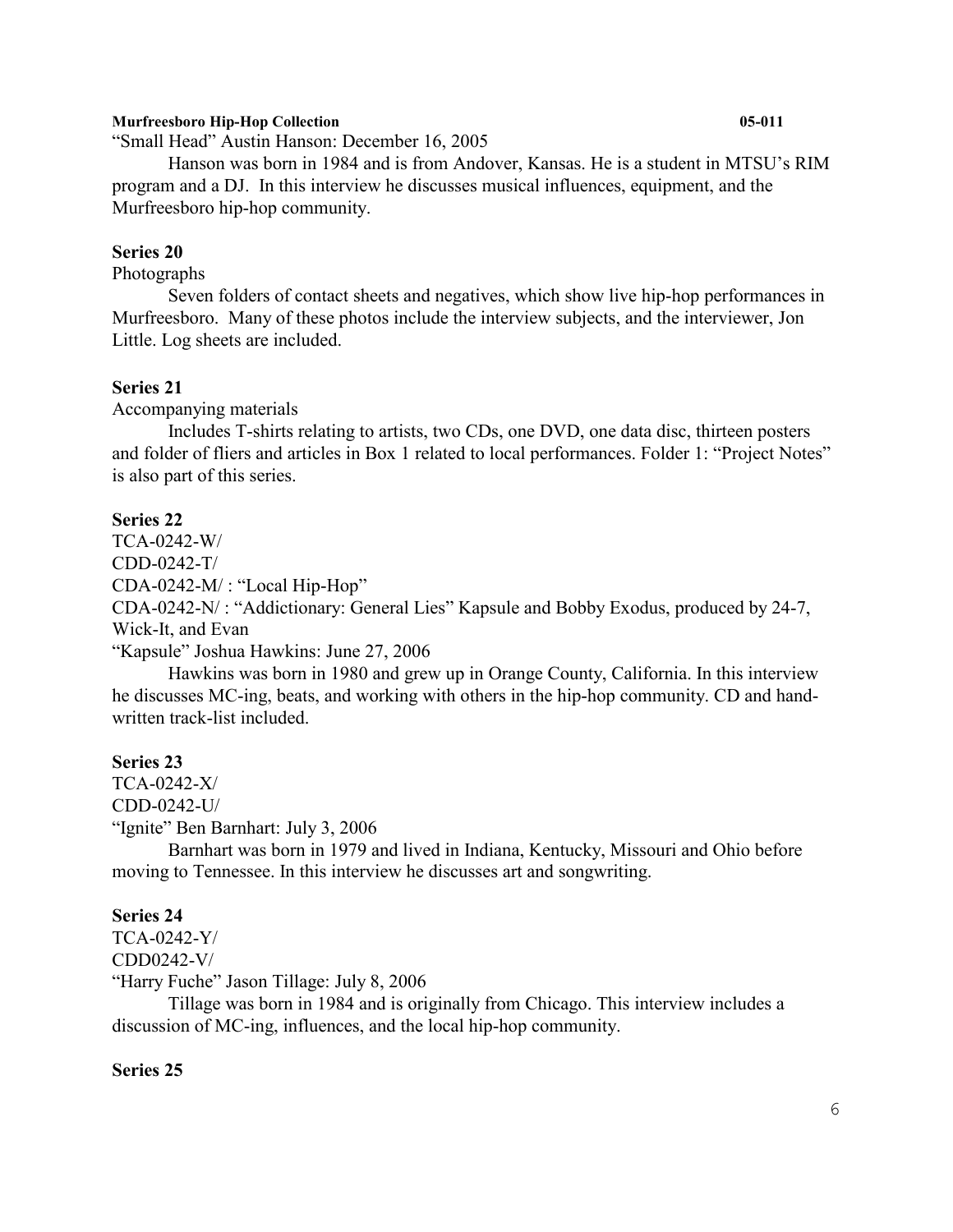TCA-0242-Z/ TCA-0242-AA/ CDD-0242-W/ CDA-0242-O/ : "Your Mom's Favorite Mix-Tape" "Wick-It the Instigator" Andrew Owsley: July 17, 2006 Owsley was born in 1979 in Owensboro, Kentucky and moved to Nashville in 1998 or 1998. Owsley DJs and produces.

**Series 26**

TCA-0242-BB/

TCA-0242-CC

CDD-0242-X/

"Exodus" Bobby Solomon: July 19, 2006

Solomon was born in 1982 and grew up in the Nashville area. In this interview Solomon discusses MC-ing, performing, and various projects.

## **Series 27**

TCA-0242-DD/ CDD-0242-Y/ CDA-0242-P/ : "Kidsmeal" "Kidsmeal" Jesse Schacklock: August 3, 2006

Schacklock was born in 1982 and grew up in the London area, Atlanta and Nashville. In this interview Schacklock discuses DJ-ing, influences, and performing. His CD is included.

# **Series 28**

TCA-0242-EE/ CDD-0242-Z/ CDA-0242-Q/ : "Corleone" Peter Bacigalupo: September 2, 2006

Bacigalupo was born in 1985 and grew up in Nashville. In this interview he discusses DJing, influences and the group Corleone. Corleone's CD is included.

#### **Series 29**

TCA-0242-FF/ CDD-0242-AA/ CDA-0242-R/ : "Listener EQ, "Ozark Empire" "EQ" David S. Goddard: September 7, 2006

Goddard was born in Clarksville, Tennessee in 1983 and moved to Nashville when he was about fifteen years old. In the interview he relates his start as a drummer, DJ and his move to hip-hop. He discusses the music that influenced him, various venues, working with the artist Listener and producing a CD with Mush records. Graffiti, break dancing and the role of females in hip-hop are also included.

## **Series 30**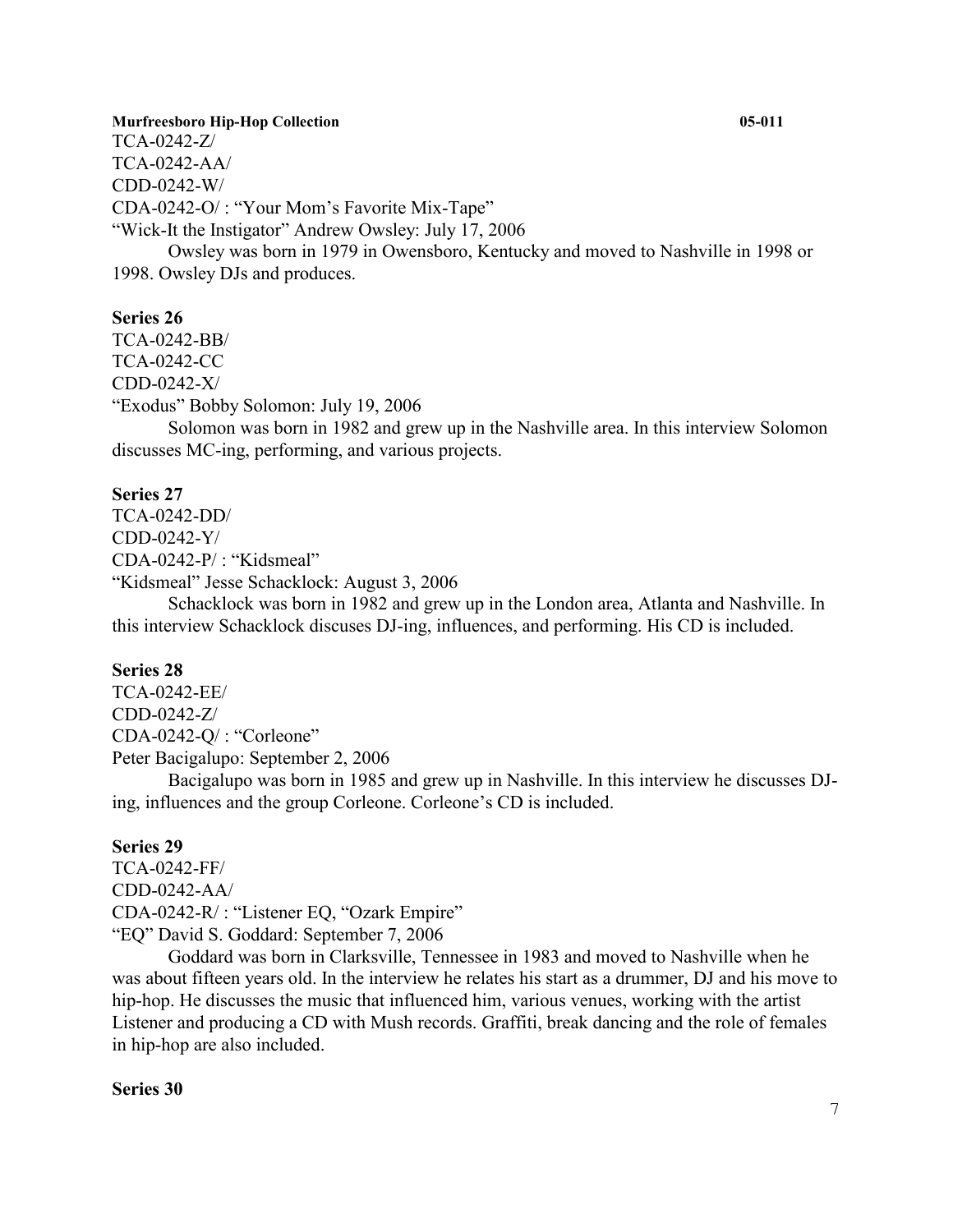TCA-0242-GG/ CDD-0242-BB

Lorenzo M. Spikes: September 19, 2006

Spikes was born in 1963 and grew up in Jacksonville, Florida. In this interview Spikes discusses his record company, Dog Lab Records, the influences that shaped his music, and work.

# **Series 31**

TCA-0242-HH/ CDD-0242-CC/ "DJ Eticut" Sarah E. Chrosniak: October 20, 2006

Chrosniak was born in 1984 and grew up in Winston-Salem North Carolina. She is a student in MTSU's RIM program and a DJ. In this interview she discusses her activities in the local area.

#### **Series 32**

TCA-0242-II/ CDD-0242-DD/ "Ricky B" Frederick Burdell: October, 20, 2006

Burdell was born in 1976 and grew up in Union, New Jersey and South Carolina. In this interview he discusses being a Christian MC, and working with such artists and Bizzy Bone and Kurtis Blow.

# **Series 33**

TCA-0242-JJ/

CDD-0242-CC/ (see series 31)

"DJ Blackberry" Leigh Berry, October 24, 2006

Berry was born in 1981 and grew up in Jackson, Tennessee. In this interview she discusses getting started in the community as a DJ.

#### **Series 34**

TCA-0242-KK/ CDD-0242-EE/ Stephen Richardson: October 26, 2006

Richardson was born in Nashville, Tennessee in 1981. He is a 2004 graduate of the Recording Industry Management Music Business program from MTSU. In the interview he discusses is work with Conscious Flowz, a non-profit organization dedicated to implementing social change through the power of music, mainly hip-hop. He also talks about hip-hop as a culture, work in South Africa, benefit concerts, the Nashville hip-hop scene.

#### **Series 35**

TCA-0242-LL/ TCA-0242-MM/ TCA-0242-NN/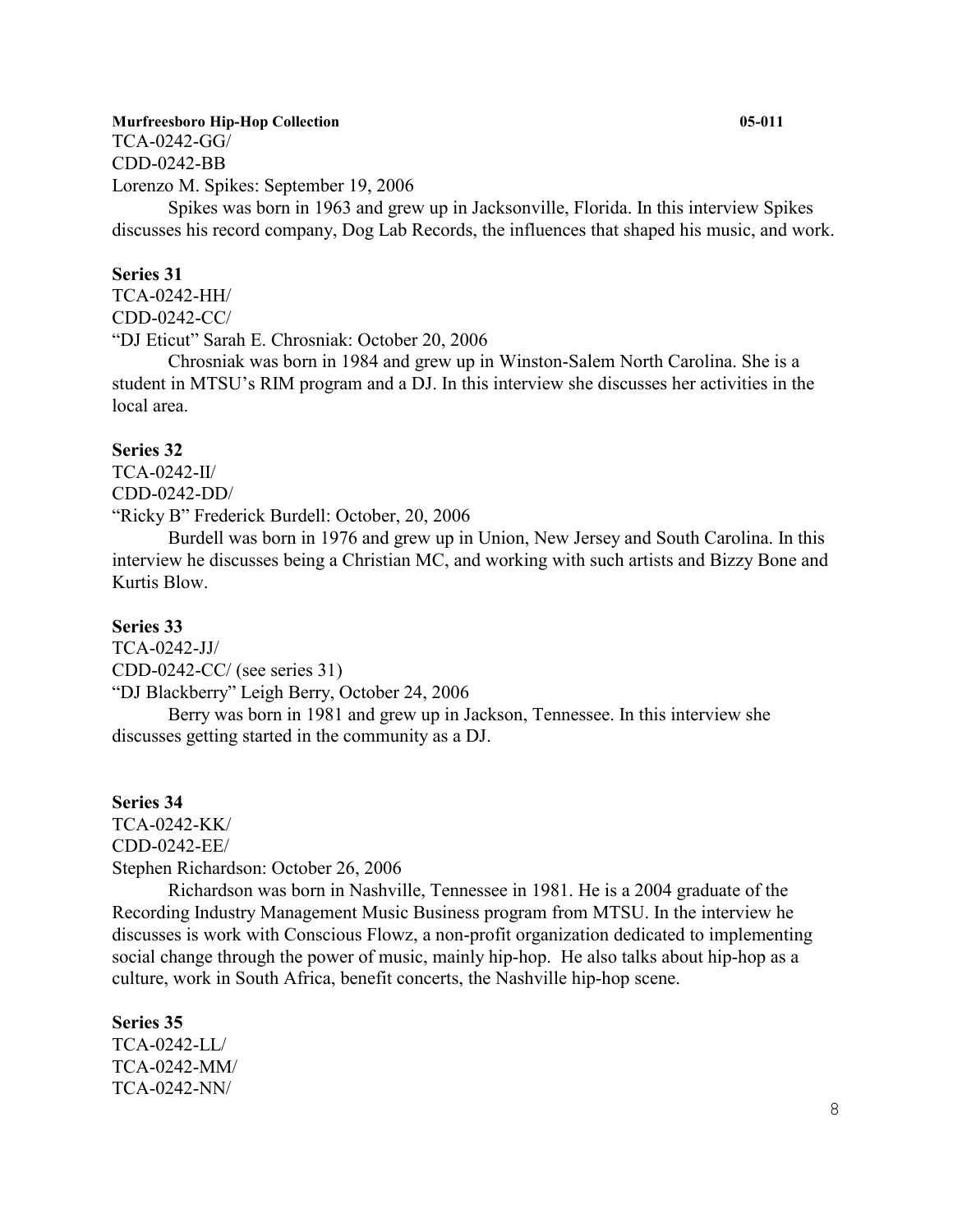CDD-0242-FF/ CDD-0242-GG/

CDD-0242-HH/

"Blazin' N the Boro"- Lamont R. Gholston, Jr., "Trama-T" Tyson Cannon, and McQueen E. Michael: November 11, 2006

Interview with radio DJs Gholston, Cannon and Michael of the Blain' N the Boro radio show on WMTS. This interview includes discussion of the nature of hip-hop, different artists and activities.

# **Series 36**

TCA-0242-OO/

"DJ Spade" Omar Childress: November 21, 2006

Childress was born in 1979 in Nashville, Tennessee. He owns a graphic design company and designs CD covers for hip-hop artists, among other things. He discusses the music that influenced him and how he became a hip-hop DJ. He relates making mix-tapes and the equipment used, the local hip-hop scene, culture and networking.

#### **Series 37**

TCA-0242-PP/

"T-Que" Tequan Daly: January 18, 2007

Daly was born in 1984 and grew up in Nashville. Daly is an MC and is affiliated with Higher Echelon Inc., founded by Brad "King BMB" Ballard and Enrique Selman. A press kit is included.

# **Series 38**

TCA-0242-QQ/ CDA-0242-S/ : "November" Nate Lopez, January 18, 2007

Lopez was born in 1982 and grew up in Georgia, Florida, South and North Carolina and Virginia. The interview includes a discussion of MC-ing and different aspects of music.

## **Series 39**

TCA-0242-RR/

"Kreep Korleone" Kenton Frison: January 19, 2007

Frison was born in 1983 and grew up in Memphis. A student in MTSU's RIM program, Frison also owns the Hard Out Studios and the Hood Stars Program.

#### **Series 40**

TCA-0242-SS/

CDA-0242-T/ : "Tha End"

"K-Lee" Keenan Lee: January 23, 2007

Lee was born in 1979 and lived in McMinnville, Tennessee. In this interview, Lee discusses his life and being a Christian MC.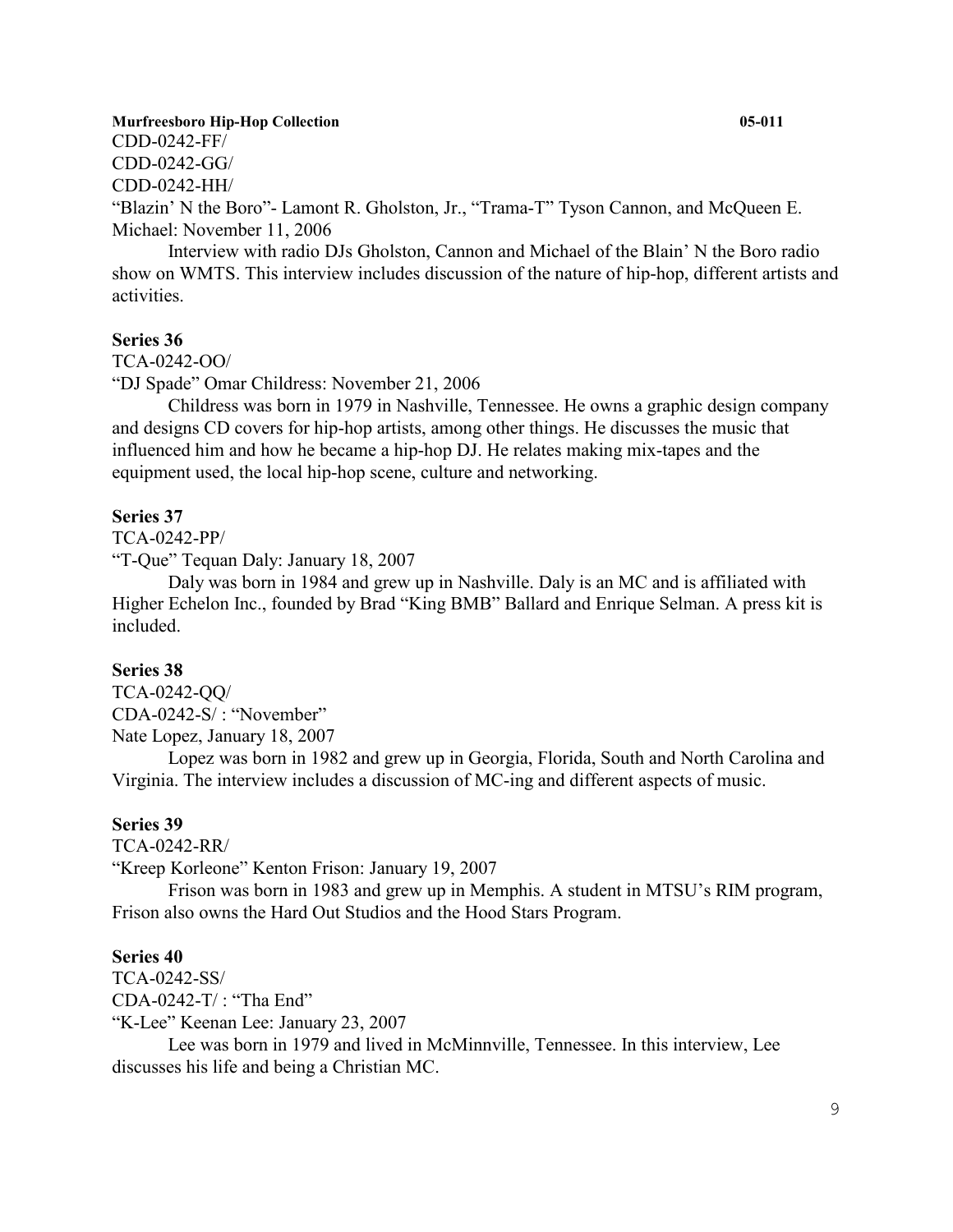# **Murfreesboro Hip-Hop Collection 05-011 Series 41**

TCA-0242-TT/

"Jacob the Great" Jacob Spaulding: January 24, 2007

Spaulding grew up in Memphis, Tennessee and at the time of the interview was 25 years old. He came to Murfreesboro to attend the Recording Industry Management program. In the interview, he discusses the various instruments he plays and collects, his role as hip-hop producer and DJ. He explains the process of making records, sampling, hip-hop culture, and women in hip-hop.

# **Series 42**

TCA-0242-UU/ CDA-0242-U/ : "Me vs Myself, Round 1 "Hattan" David Nelson: January 26, 2007

Nelson was born in 1983 and grew up in Manhattan and Murfreesboro. Nelson is a rapartist and manages K-Lee (see Series 40).

# **Series 43**

TCA-0242-VV/

TCA-0242-WW/

"King BMB" Brad M. Ballard and Enrique Selman, January 26, 2007

Ballard was born in 1984 and is from Milan, Tennessee. Ballard is an MTSU student and co-president of Higher Echelon. Selman was born in 1982 and grew up in Dallas and Nashville. Selman is also an MTSU student and co-president of Higher Echelon.

# **Series 44**

TCA-0242-XX/

CokoKorinne" Courtney Eason: January 30, 2007

Eason was born in Atlanta, Georgia, moved to Memphis when he was one year old and at the time of the interview was 24 years old. He was a MTSU Recording Industry major with a concentration in music business and a music minor with a concentration in percussion. He is selfemployed and started his own business called MobileMediaMax. He has is own music production business called Chocolate Baby Productions and his own publishing company called Dark Rig Publishing. He discusses his musical background, artists that influenced his writing R&B songs, rapping, and hip-hop culture.

# **Series 45**

CDA-0242-V/ : "Inquiring Minds and Friends"

CDA-0242-W/ : "Lollievoy Roughs, 5/19/06"

CDA-0242-X/ : "H.O.O.D. Starzz Southern Sampler Mastered Unedited"

Accompany Materials

Includes three CDs, stickers advertising Fluent Dialects, several small fliers for performances, two articles from the Murfreesboro Pulse, an update on the Murfreesboro hip-hop community written by Jon Little, and four cassette tapes of local performances and open-mic night performances by local MCs and DJs.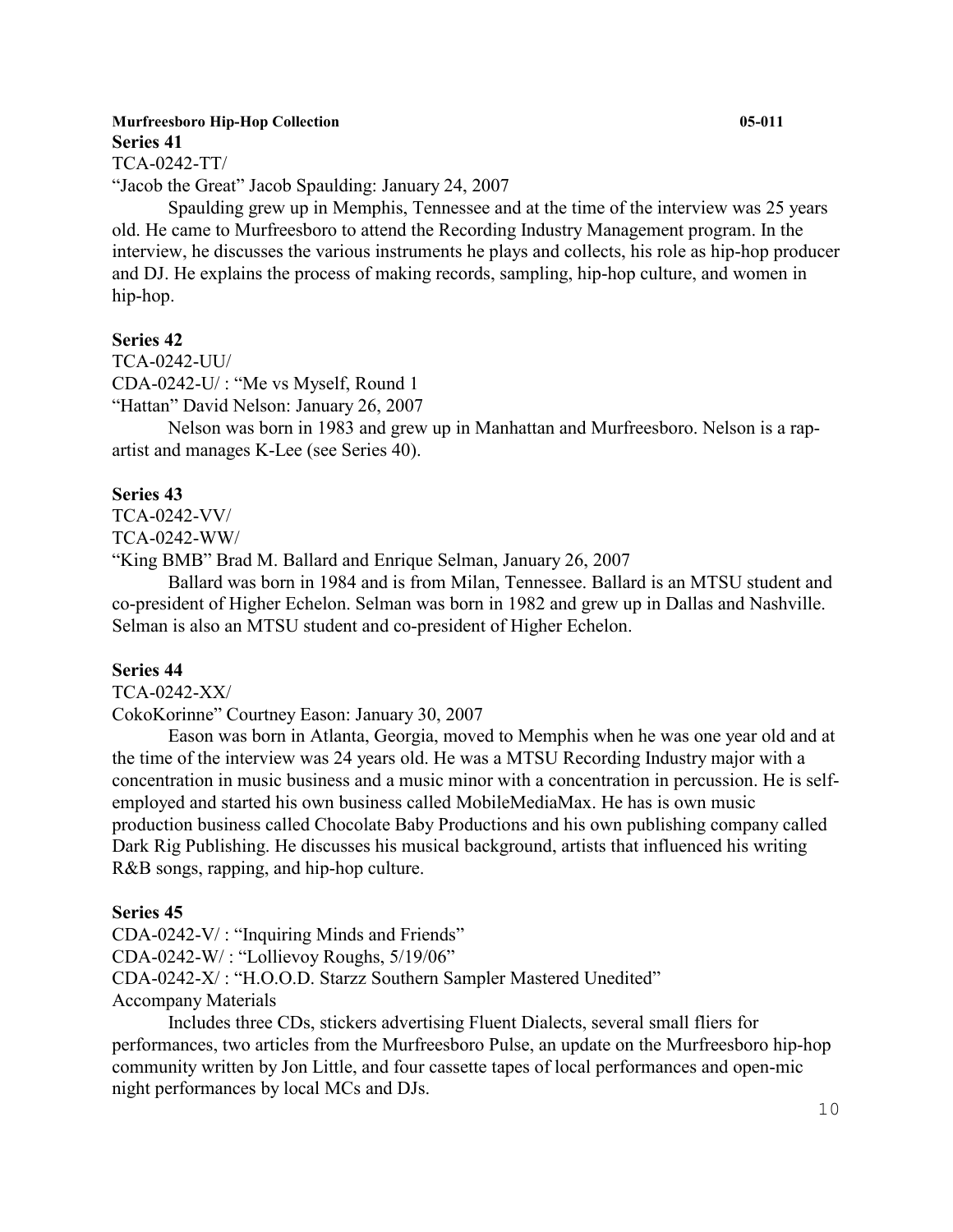#### **Series 46**

CDD-0242-II/ -- CDD-0242-ZZZZ/ 911 Emergency Radio Show

Contains 69 digital copies of cassette tapes of miscellaneous radio shows from Vanderbilt's WRVU radio station, recorded directly from the radio by Ben Nicholson between 1996 and 2000. The majority of the shows are "911 Emergency Radio Show" though others are included. Series also contains an explanatory e-mail from Nichols and photocopies of cassette jackets.

#### **Collection Contents (Folder/Box List):**

### **Box One:**

Folder 1. Project Notes

- 2. Series 1 "DJ Tanner" W. Berk Gibbs III: October 13, 2005
- 3. Series 2 "Jackal" Justin Keninh: October 24, 2005
- 4. Series 3 "Empire" Matt Kavanaugh: November 2, 2005
- 5. Series 4 Ricky Calloway: November 3, 2005
- 6. Series 5 "24-7" Sylvester Barrett Jr.: November 8, 2005
- 7. 24-7 Accompanying materials- photographs
- 8. 24-7 Accompanying materials- photographs
- 9. 24-7 Accompanying materials- photographs
- 10. Series 6 "Ugly Lovely" Christopher Provencher: November 10, 2005
- 11. Series 7 "Kamoshin" Robbie Halperin: November 14, 2005
- 12. Series 8 Professor Felicia Miyakawa: November 15, 2005
- 13. Series 9 Christina Waletkiewicz: November 18, 2005
- 14. Waletkiewicz Accompanying Materials
- 15. Walatekiewicz Accompanying Materials
- 16. Series 10 "Will See" William A. Cook: November 17, 2005
- 17. Series 11 "Charlie Brown" Charles McRobinson: November 29, 2005
- 18. Series 12 "Reality" Gregory Arnold: December 5, 2005
- 19. Series 13 Toni Delono: December 5, 2005
- 20. Series 14 "Pistol" Pete Drayton: December 6, 2005
- 21. Series 15 "Spoken Nerd" Nathan Conrad: December 8, 2005
- 22. Series 16 Dion S. Johnson: December 9, 2005
- 23. Series 17 "Dirty" David Henson: December 12, 2005
- 24. Series 18 "DVST8" Jeff Hays: December 13, 2005
- 25. Series 19 Austin Hanson: December 16, 2005
- 26. Series 20 Photographs—Oct. 26, 2005 M'boro/Nashville Breakers
- 27. Series 20 Photographs—Nov. 4, 2005 Fluent Dialects
- 28. Series 20 Photographs—Nov. 17, 2005 Frontman
- 29. Series 20 Photographs—Dec. 1, 2005 Liquid Smoke Hip-Hop
- 30. Series 20 Photographs—Dec. 4, 2005 Fluent Dialects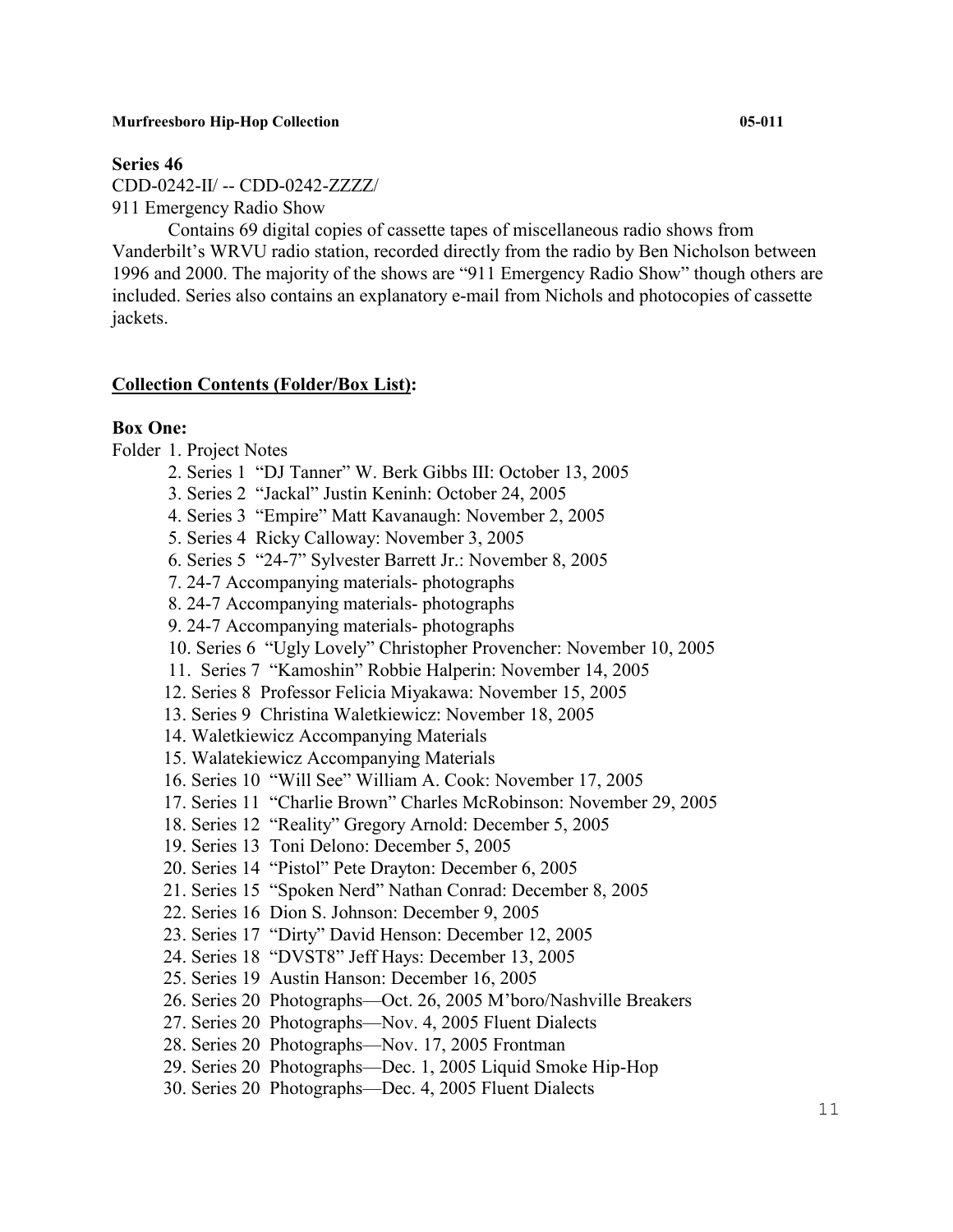31. Series 20 Photographs—Dec. 8, 2005 24-7 and DJ Smallhead

32. Series 20 Photographs—Dec. 10, 2005 Various Artists at Wall Street

33. Series 21 Accompanying materials

# **Box 2**

Interviews 2

- 1. Series 22 "Kapsule" Joshua Hawkins: June 27, 2006
- 2. Series 23 "Ignite" Ben Barnhart: July 3, 2006
- 3. Series 24 "Harry Fuche" Jason Tillage: July 8, 2006
- 4. Series 25 "Wick-It the Instigator" Andrew Owsley: July 17, 2006
- 5. Series 26 "Exodus" Bobby Solomon: July 19, 2006
- 6. Series 27 "Kidsmeal" Jesse Shacklock: August 3, 2006
- 7. Series 28 Peter Bacigalupo: September 2, 2006
- 8. Series 29 "EQ" David S. Goddard: September 7, 2006
- 9. Series 30 Lorenzo M. Spikes: September 19, 2006
- 10. Series 31 "DJ Eticut" Sarah E. Chrosniak: October 20, 2006
- 11. Series 32 "Ricky B" Frederick Burdell: October 20, 2006
- 12. Series 33 "DJ Blackberry" Leigh Berry: October 24, 2006
- 13. Series 34 Stephen Richardson: October 26, 2006
- 14. Series 35 Blazin' N the Boro-Lamont Gholston, "Trama J" Tyson Cannon, McQueen E. Michel: November 11, 2006
- 15. Series 36 "DJ Spade" Omar Childress: November 21, 2006
- 16. Series 37 "T-Que" Tequan Daly: January 18, 2007
- 17. Series 38 Nate Lopez: January 18, 2007
- 18. Series 39 "Kreep Korleone" Kenton Frison: January 19, 2006
- 19. Series 40 "K-Lee" Keenan Lee: January 23, 2007
- 20. Series 41 "Jacob the Great" Jacob Spaulding: January 24, 2007
- 21. Series 42 "Hattan" David Nelson: January 26, 2007
- 22. Series 43 "King BMB" Brad M. Ballard and Enrique Selman: January 26, 2007
- 23. Series 44 "CokoKorinne" Courtney Eason: January 30, 2007
- 24. Series 45 Accompanying Materials
- 25. Series 46 "911 Emergency" Radio Show, WRVU, Vanderbilt

# **Box 3**

Interview cassette tapes TCA-0242-A/ through TCA-0242-O/

# **Box 4**

Interview cassette tapes TCA-0242-P/ through TCA-0242-HH/

# **Box 5**

Interview cassette tapes TCA-0242-II/ through TCA-0242-WW/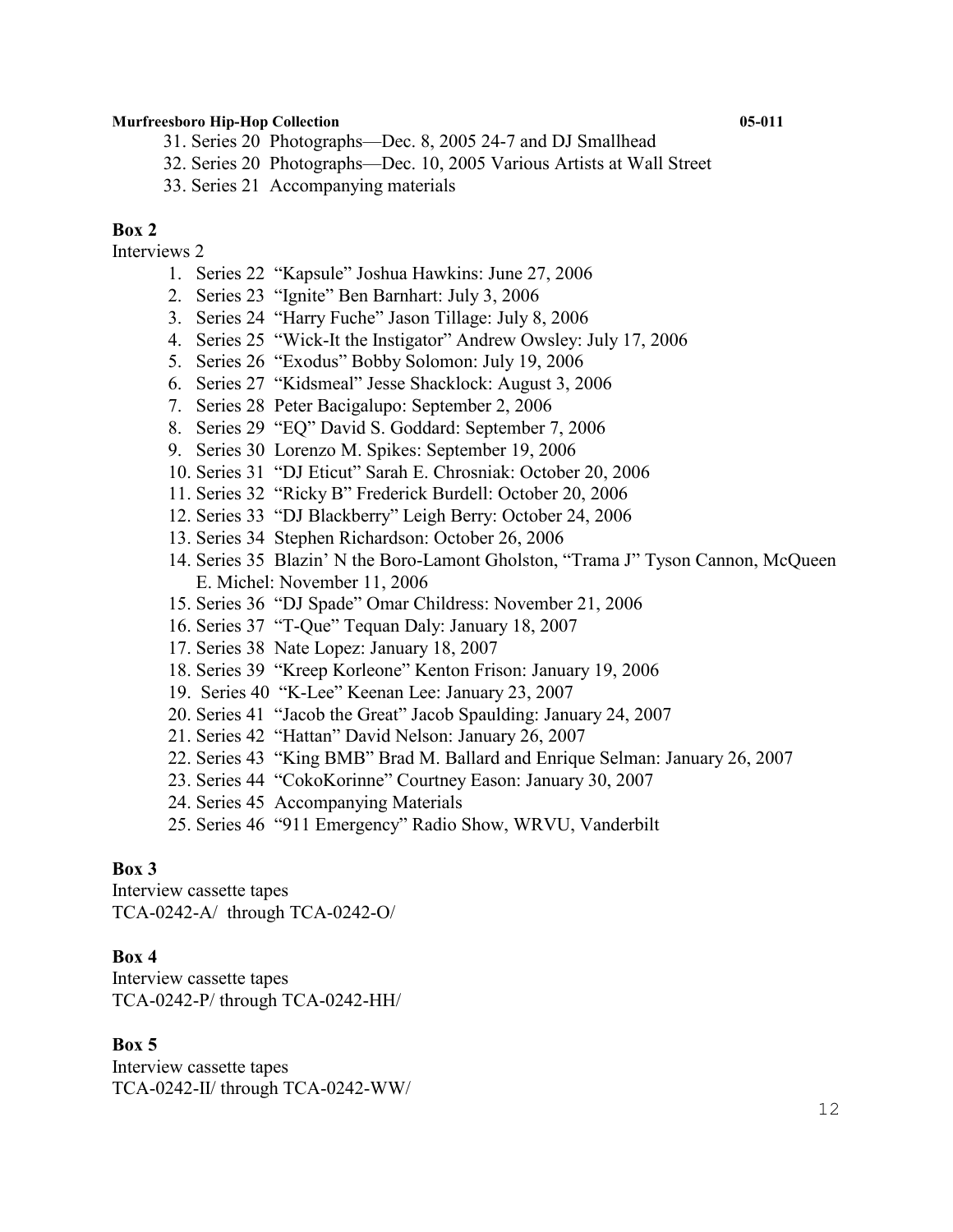# **CDs, DVDs**

- CDA-0242-A/ :Antithesis, "Perpetual Emotion"
- CDA-0242-B/ : Ugly-Lovely, Untitled
- CDA-0242-C/ : Reality, "The Awakening"
- CDA-0242-D/ : Kamoshin "The Art of Noise"
- CDA-0242-E/ : Charles McRobinson, Demo DVD
- CDA-0242-F/ : Will See, Untitled CD
- CDA-0242-G/ : "Spooky Johnson 2005, Wick-It the Instigator, 2005"
- CDA-0242-H/ : "Supreme Unaltered Data Disc, Album Press Kit, Hip Hop, Copyright Supreme Unaltered 2003, Wichita, KS"
- CDA-0242-I/ : Backwood, (David Henson) "Penny for Your Thoughts"
- CDA-0242-J/ : Listener EQ, "Ozark Empire" 2005
- CDA-0242-K/ : "Out of Place, Genetic Defects, 2003-2004" (split onto two CDs)
- CDA-0242-L/ : "Too Real for Vision"
- CDA-0242-M/ : "Local Hip Hop"
- CDA-0242-N/ : "Addictionary: General Lies" Kapsule and Bobby Exodus, produced by 24-7, Wick-It, and Evan
- CDA-0242-O/ : "Your Mom's Favorite Mix-Tape"
- CDA-0242-P/ "Kidsmeal"
- CDA-0242-Q/ : "Corleone"
- CDA-0242-R/ :" Listener EQ, "Ozark Empire"
- CDA-0242-S/ : Nate Lopez, "November"
- CDA-0242-T/ : K. Lee, "Tha End"
- CDA-0242-U/ : Hattan, "Me Vs Myself, Round 1"
- CDA-0242-V/ : "Inquiring Minds and Friends"
- CDA-0242-W/ : "Lollievoy Roughs, 5/19/06"
- CDA-0242-X/ : "H.O.O.D. Starzz Southern Sampler Mastered Unedited"
- CDA-0242-Y/ : Fluent Dialects, "Constructive Interference"

# **Box 7**

CDD-0242-A/ through CDD-0242-HH/ , and CDD-0242-AAAAA/: listening copies of interviews.

CDD-0242-II/ : WAV: 911 Emergency, 1996-10-23

CDD-0242-JJ/ : WAV: 911 Emergency, 1996-10-23 Pt. 2

- CDD-0242-KK/ : 911 Emergency, 1996-12-08 Pt. 1
- CDD-0242-LL/ : 911 Emergency, 1996-12-08 Pt. 2
- CDD-0242-MM/ : 1999 Summer Beat Segment Vol. 1 Pt. 1

CDD-0242-NN/ : 1999 Summer Beat Segment Vol. 2 Pt. 1

CDD-0242-OO/ : 1999 Summer The Beat Segment Vol. 2 Pt. 2

- CDD-0242-PP/ : 1999 Summer Beat Segment Vol. 2 Pt. 2
- CDD-0242-QQ/ : 911 Emergency, 1999-01-29 Pt. 1
- CDD-0242-RR/ : 911 Emergency, 1999-01-29 Pt. 2
- CDD-0242-SS/ : 911 Emergency, 1999-04-02, Pre-Benefit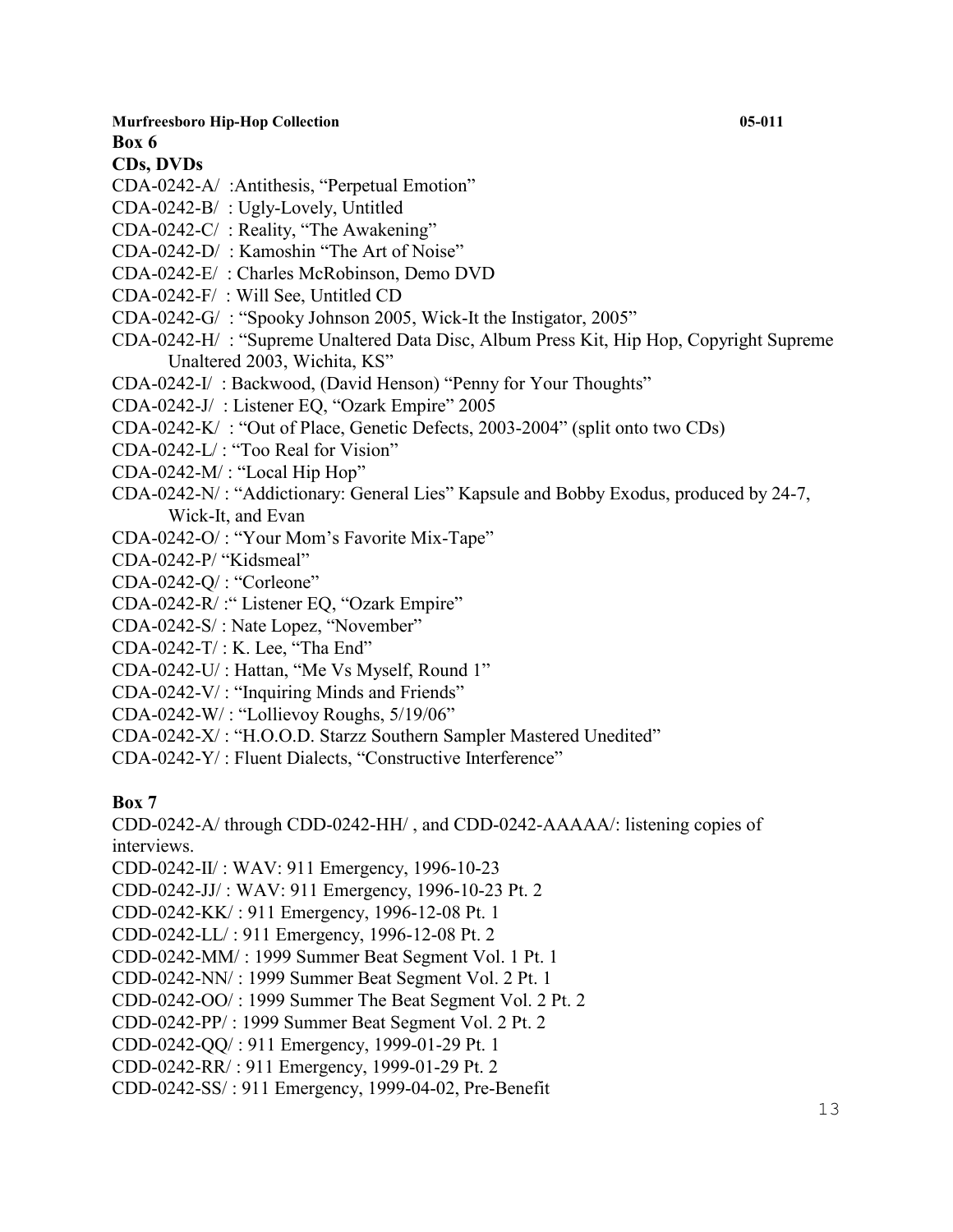CDD-0242-TT/ : 911 Emergency, 1999-04-02, Pre-Benefit, 2 CDD-0242-UU/ : 911 Emergency, 1999-04-16 Pt. 1 CDD-0242-VV/ : 911 Emergency, 1999-04-16 Pt. 2 CDD-0242-WW/ : 1999-06-04, 3rd Show Pt. 1, Cool Hand's Segment CDD-0242-XX/ : 1999-06-04 3rd Show, Pt. 1, Meltin'Way[?] CDD-0242-YY/ : WAV: 911 Emergency 1999-08-27 Pt. 1 CDD-0242-ZZ/ : 911 Emergency 1999-08-27 Pt. 2 CDD-0242-AAA/ : 911 Emergency 1999-09-10, 1 of 2 CDD-0242-BBB/ : 911 Emergency 1999-09-10, 2 of 2 CDD-0242-CCC/ : 911 Emergency 1999-10-01, 1 of 2 CDD-0242-DDD/ : 911 Emergency 1999-10-01, Dibbs and Signify, 2 of 2 CDD-0242-EEE/ : 911 Emergency 1999-10-29, 1 of 2 CDD-0242-FFF/ : 911 Emergency 1999-10-29, 2 of 2 CDD-0242-GGG/ : 911 Emergency 1999-11-19, 1 of 2 CDD-0242-HHH/ : 911 Emergency 1999-11-19 2 of 2 CDD-0242-III/ : WAV 911 Emergency 2000-01-28 Pt. 1 CDD-0242-JJJ/ : WAV 911 Emergency 2000-01-28 Pt. 2 CDD-0242-KKK/ : 911 Emergency 2000-02-04, 1 of 2 CDD-0242-LLL/ : 911 Emergency 2000-02-04, 2 of 2 CDD-0242-MMM/ : WAV: 911 Emergency 2000-02-25, Pt. 1 CDD-0242-NNN/ :WAV: 911 Emergency 2000-02-25, Pt. 2 CDD-0242-OOO/ : WAV: 911 Emergency 2000-03-24 Pt. 1 CDD-0242-PPP/ : WAV: 911 Emergency 2000-03-24 Pt. 2 CDD-0242-QQQ/ : 911 Emergency 2000-03-31 Pt. 1 CDD-0242-RRR/ : 911 Emergency 2000-03-31 Pt. 2 CDD-0242-SSS/ : 911 Emergency 2000-04-07, 1 of 2 CDD-0242-TTT/ : 911 Emergency 2000-04-07, 2 of 2 CDD-0242-UUU/ : 911 Emergency 2000-04-07 Pt. 1 CDD-0242-VVV/ : 911 Emergency 2000-04-07 Pt. 2 CDD-0242-WWW/ : Tape 4, 911 Emergency 2000-04-14 CDD-0242-XXX/ : Data, 91 Designed by Yo Mama, 2000-04-14 CDD-0242-YYY/ : 911 Emergency 2000-04-21, 1 of 2 CDD-0242-ZZZ/ : 911 Emergency 2000-04-21, 2 of 2 CDD-0242-AAAA/: 911 Emergency 2000-05-05 Pt. 1 CDD-0242-BBBB/ : 911 Emergency 2000-05-05 Pt. 2 CDD-0242-CCCC/ : WAV: 911 Emergency Finale, 2000-05-12-1 Pt. 1 CDD-0242-DDDD/ : WAV: 911 Emergency Finale, 2000-05-12-1 Pt. 2 CDD-0242-EEEE/ : WAV: 911 Emergency Finale 2000-05-12-2 Pt. 1 CDD-0242-FFFF/ : 911 Emergency Finale 2000-05-12-2 Pt. 2 CDD-0242-GGGG/ : 911 Emergency #1 Pt. 1 CDD-0242-HHHH/ : 911 E. 1 Pt. 2 CDD-0242-IIII/ : 911 Emergency-Blatant Excursion, 1 of 2 CDD-0242-JJJJ/ : 911 Emergency Blatant Excursion 2 of 2 CDD-0242-KKKK/ : Cool Hand's Last Stand, 1 of 2